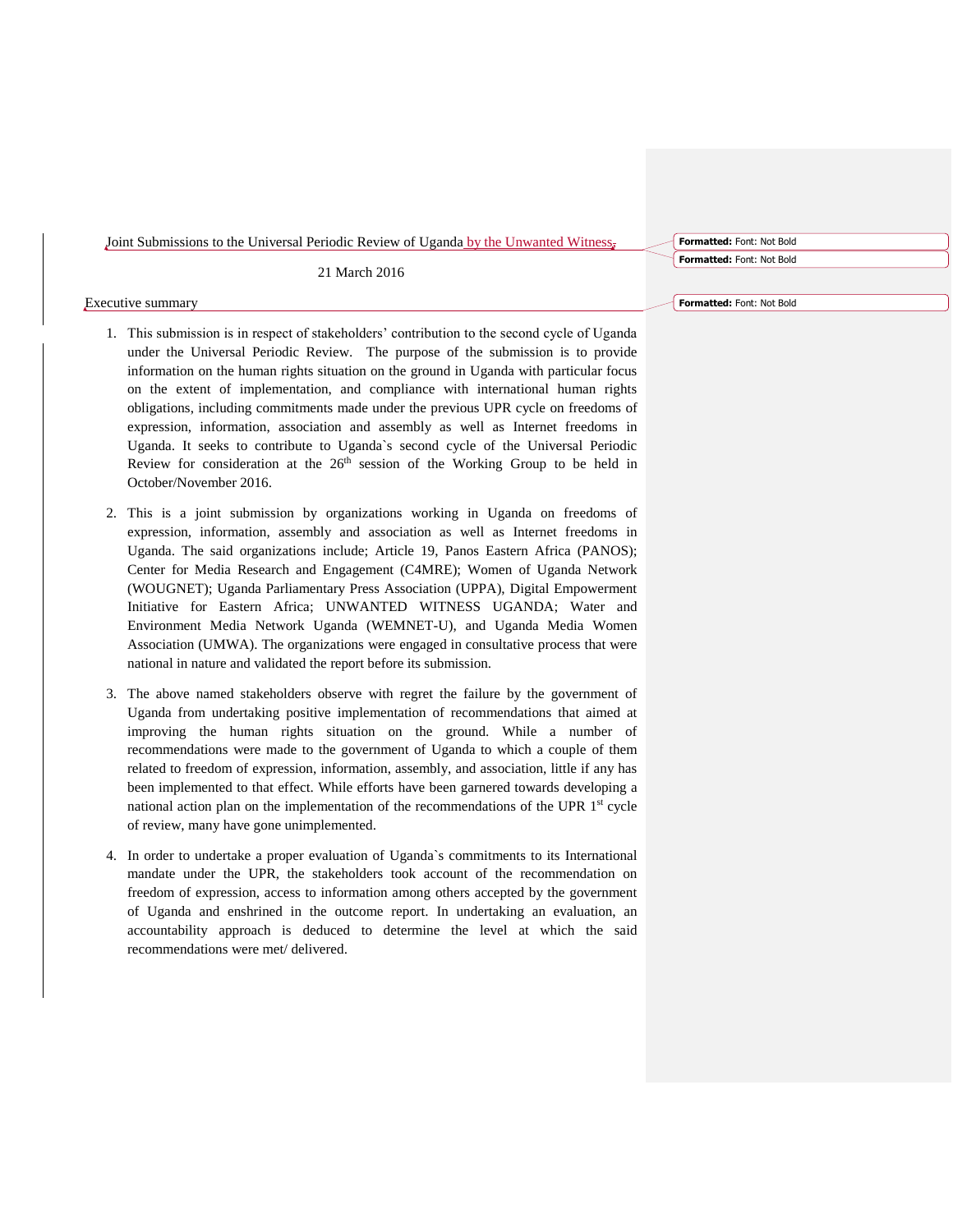# Freedoms of Expression

- 5. There has still continued to exist various concerns and gaps implicating the enjoyment of freedoms of expression, assembly and association in particular and Internet freedoms in general. The above rights have faced alienation due to a number of reasons including; a draconian legal and policy framework, the lack of capacity by state institutions to enforce, or protect the said rights, while in certain places such institutions do not exist; continued harassment of media institutions, and individual journalists with many fleeing the country and practicing self-censorship; denial of information and curtailment of internet freedoms through curbing or limiting access to various internet platforms, online intimidation and threats through targeted surveillance among others.
- 6. Criminal defamation has continued to exist on Uganda`s law books. Both state and nonstate actors have continued to use the draconian provisions of the Penal Code Act Cap 120 to stifle freedoms of expression by using state apparatus to harass journalists with criminal charges under the color of law. In October 2014, a local radio journalist, Ronald Ssembusi (RIP) was convicted of criminal defamation (against Kalangala LC V boss, Daniel Kikoola) by Grade 1 Magistrate; Kenneth Gimugu in Kalangala, and fined Uganda Shilling  $1,000,000/=(\$400)$  or a 1 year jail sentence. The continued retention of such provisions is contrary to Uganda`s human rights obligations notwithstanding that there have been calls by the international human rights bodies to decriminalize defamation, as national criminal laws on defamation fail to strike the proper balance between freedom of expression and individuals' reputation rights which can be enforced through civil actions.
- 7. General harassment, intimidation and attacks on both journalists and media houses continued unabated. While the Government of Uganda made commitments during the first UPR cycle, to respect the independence of the media, there has been a continued pattern of intimidation and harassment of both media institutions and individual journalists arising from their media work. In May 2014, the government raided and closed for over 7 days two media houses, that is Red Pepper publications and The Daily Monitor, and their sister radio stations. This arose after the two media houses published details/ contents of a letter allegedly written by former security advisor Gen. Sejusa. The said media siege was an abuse to media freedoms as it has become the basis for the continued arrests and detention of media practitioners like the arrest, and questioning of Red pepper and Monitor newspaper editorial team during May 2013 media siege, the questioning of the Red pepper editorial team for publishing a story on the disappearance of Christopher Aine, an aide to Independent Presidential candidate Amama Mbabazi.

**Formatted:** Font: Not Bold

**Formatted:** Font: Times New Roman, 12 pt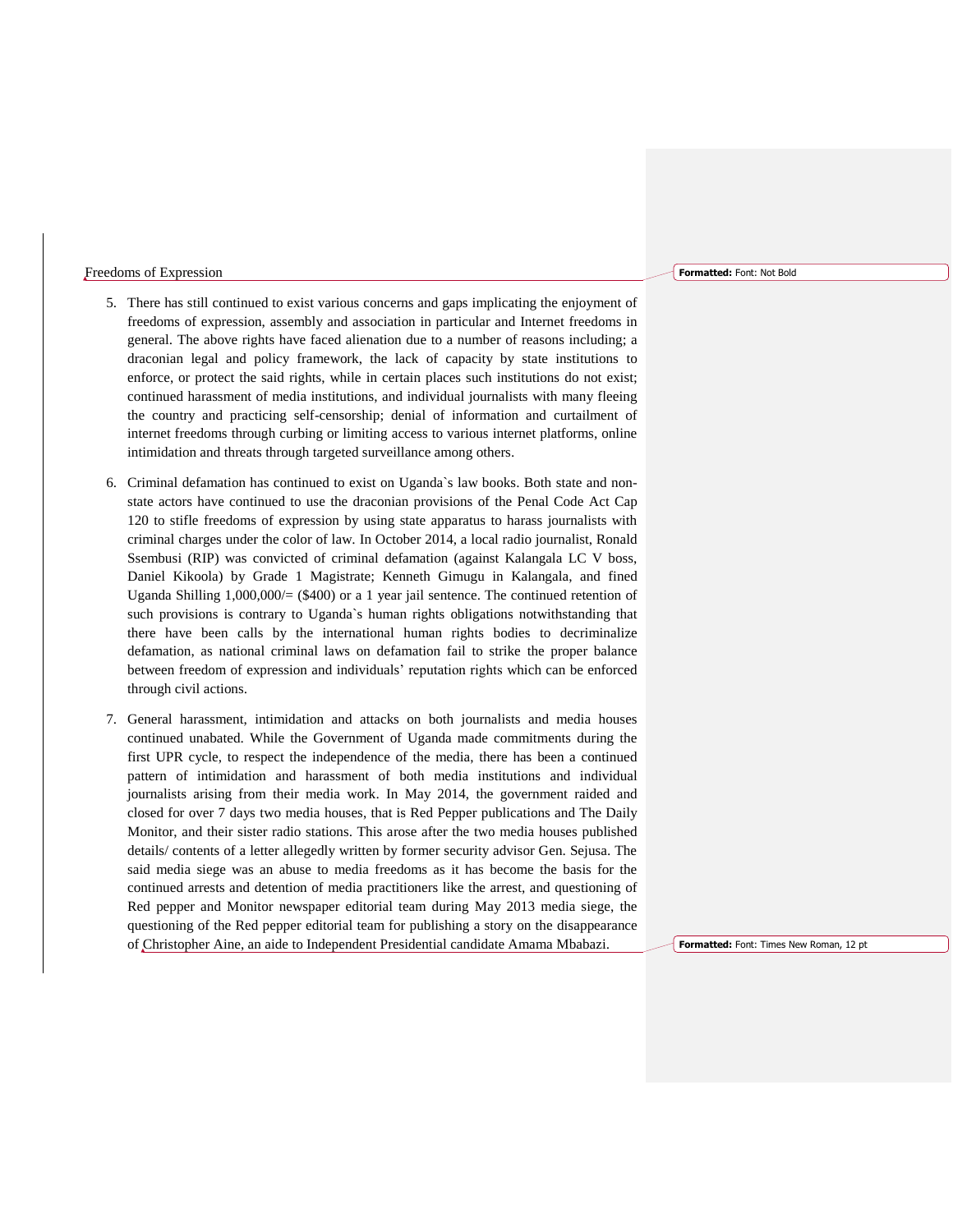- The safety and security of journalists in Uganda remains frail with a number of them threated with arrest, some beaten by both state and non- state actors, many have had their equipment stolen, destroyed or damaged, many have been subjected to arbitrary arrests and torture, intimidation and harassment among other untold sufferings. According to HRNJ press index report; there is an increase in cases of violence meted against journalists as indicated by demographics here to: In 2013, 102 cases of violence were reported and 122 cases in 2014 while 2015 registered 134 cases. On 22 February 2016, police attacked freelance photojournalist Isaac Kasamani with pepper spray as he was covering arrest of opposition presidential candidate Dr. Kizza Besigye. Police tried to prevent reporters from covering Besigye's arrest at his home in the Kampala suburb of Kasangati, blocking their passage and firing pepper spray at them. Kasamani, who was working for Agence France Presse, was hit directly in the eyes and was blinded for several hours.
- On 16 November 2015, Isaac Kugonza, a journalist for Delta TV was shot in the head by police, and rushed to Mulago National Referral hospital in critical condition. The journalist was covering the arrest of Capital City's Lord Mayor, Erias Lukwago. Kugonza's video camera was also damaged as the police fired teargas as well as both rubber and live bullets, aiming to to disperse Lukwago's supporters who were opposed to the police's attempt to block him from walking to the Electoral Commission headquarters in Kampala. Lukwago was on his way to return his Mayoral nominations papers, despite an earlier move by the Commission to adjourn the nomination process.

 $\bullet$ 

- The last 4 years have witnessed an increase in lack of tolerance by the government of Uganda of divergent views, or opinions. On a number of occasions, the Uganda police force, the Resident District Commissioners and communications regulator have raided media houses and barred various personalities including opposition politicians from appearing on various expression platforms like radios and televisions. Many media houses that have defied the said illegal orders have had their licenses cancelled, not renewed or closed for particular periods while individual journalists especially talk show hosts have been dismissed. On 20 January 2016, Endigito FM in Mbarara was closed by police after hosting the former Prime Minister and Presidential aspirant Amama Mbabazi in a talk show. On 23 July 2015, Innocent Anyole, Isabirye Aga David, and Alton Kasolo working with Jinja-based Baba FM radio were suspended indefinitely for hosting opposition politician Dr. Kizza Besigye. The suspensions came after Besigye's scheduled appearance at the political talk show was cut short after the station owner ordered it be switched off 15 minutes into the one-hour programme. In March 2014, police raided the Voice of Kigezi radio station and Kasese Guide Radio to halt talk shows featuring Mugisha Muntu, head of the opposition Forum for Democratic Change party.
- 8. This intolerance of divergent views often labeled as un-developmental has stifled free expression in Uganda. Many individuals including the former presidential press secretary

**Formatted:** Font: Times New Roman

**Formatted:** Font: Times New Roman, Not Italic **Formatted:** Font: Times New Roman

**Formatted:** Font: Times New Roman, 12 pt

**Formatted:** Line spacing: single, Bulleted + Level: 1 + Aligned at: 0.63 cm + Indent at: 1.27 cm

**Formatted:** Font: Calibri, 11 pt

**Formatted:** Normal, Justified, Bulleted + Level: 1 + Aligned at: 0.63 cm + Indent at: 1.27 cm

**Formatted:** Font: Times New Roman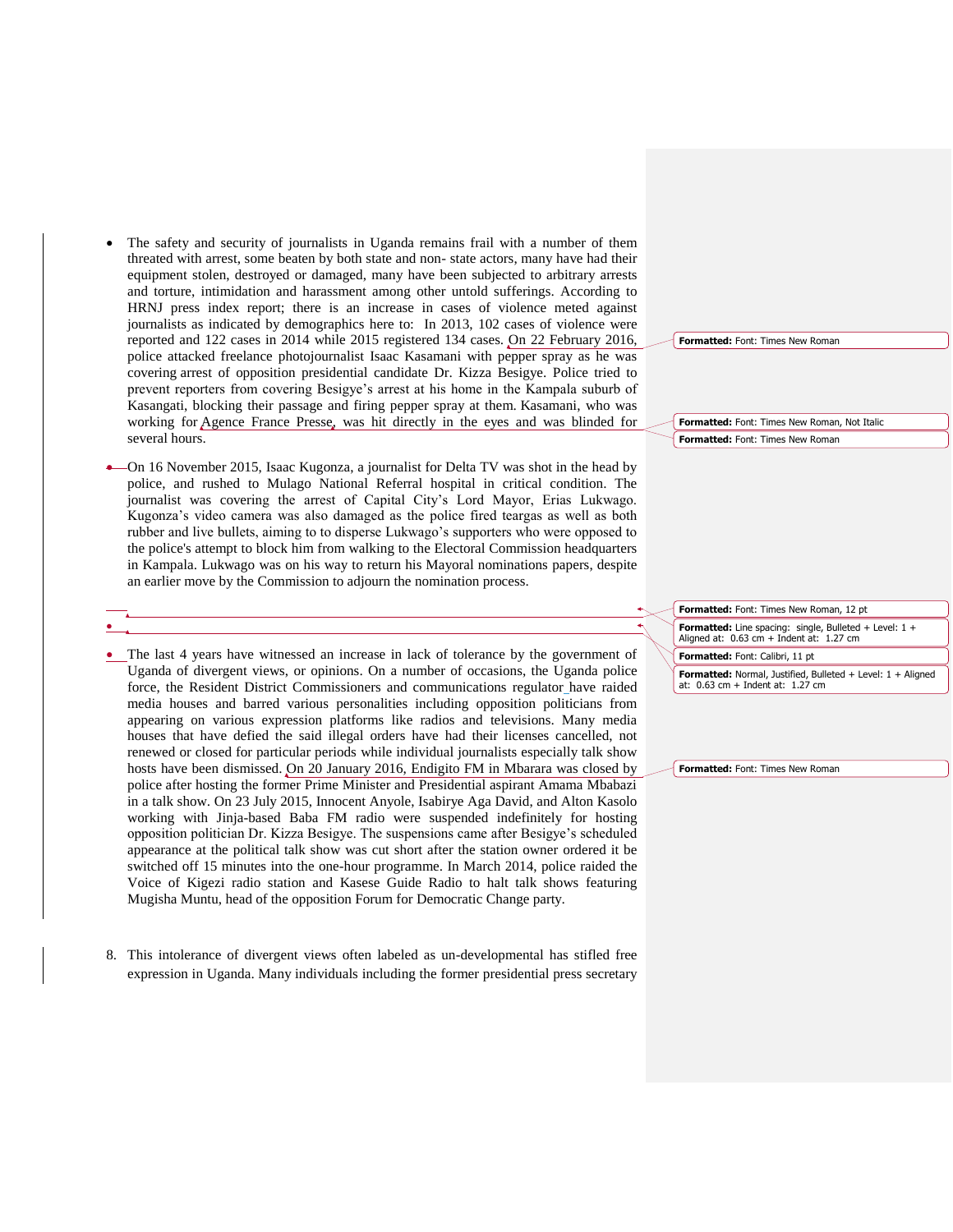Tamale Mirundi, the former FDC President Kiza Besigye have been denied access to various media houses. This took further shape during the 2016 presidential elections as various presidential aspirants, Kiza Besigye and Amama Mbabazi were barred from accessing various expression platforms. This has taken the form of closure of the premises, suspending the talk show hosts, denying operating licenses to such radios especially Endigito FM in Mbarara for hosting a presidential candidate and the suspension of NTV news crew from filming and covering the ruling party, NRM presidential campaigns.

9. At the height of the 2011- 2012 protests, the government of Uganda undertook measures that aimed at curtailing further media pluralism. This took the shape of increased phone tapping and hacking aimed at increasing self-censorship. Targeted surveillance also took root with many individual journalists known to be independent minded being put under a 24-hour surveillance using various software purchased from Gamma International and Hacking Team.

# Recommendations

- i. Government of Uganda should extend an open invitation to the UN special rapporteur on freedom of expression to undertake a country visit.
- ii. Government of Uganda should consider providing a standing invitation to the UN special rapporteur on human rights defenders to undertake a situational analysis of journalists as human rights defenders.
- iii. Government of Uganda should consider scraping the law on criminal defamation by repealing the Penal Code Act cap 120
- iv. Government of Uganda should consider dropping attempts to legislate for the control, and practice of journalism in Uganda. The need to define a journalists and the minimum education consideration has the effect of curtailing freedom of expression. This includes dropping the move to stop practitioners with no degree level education from reporting from parliament.
- v. Government of Uganda should consider investigating all attacks and threats against journalists and prosecute the perpetrators.
- vi. Government should consider implementing all the decisions of the Constitutional Court in repealing the laws and scrapping the offenses of sedition from the law books, including withdrawing all ongoing criminal sessions of sedition charges against journalists.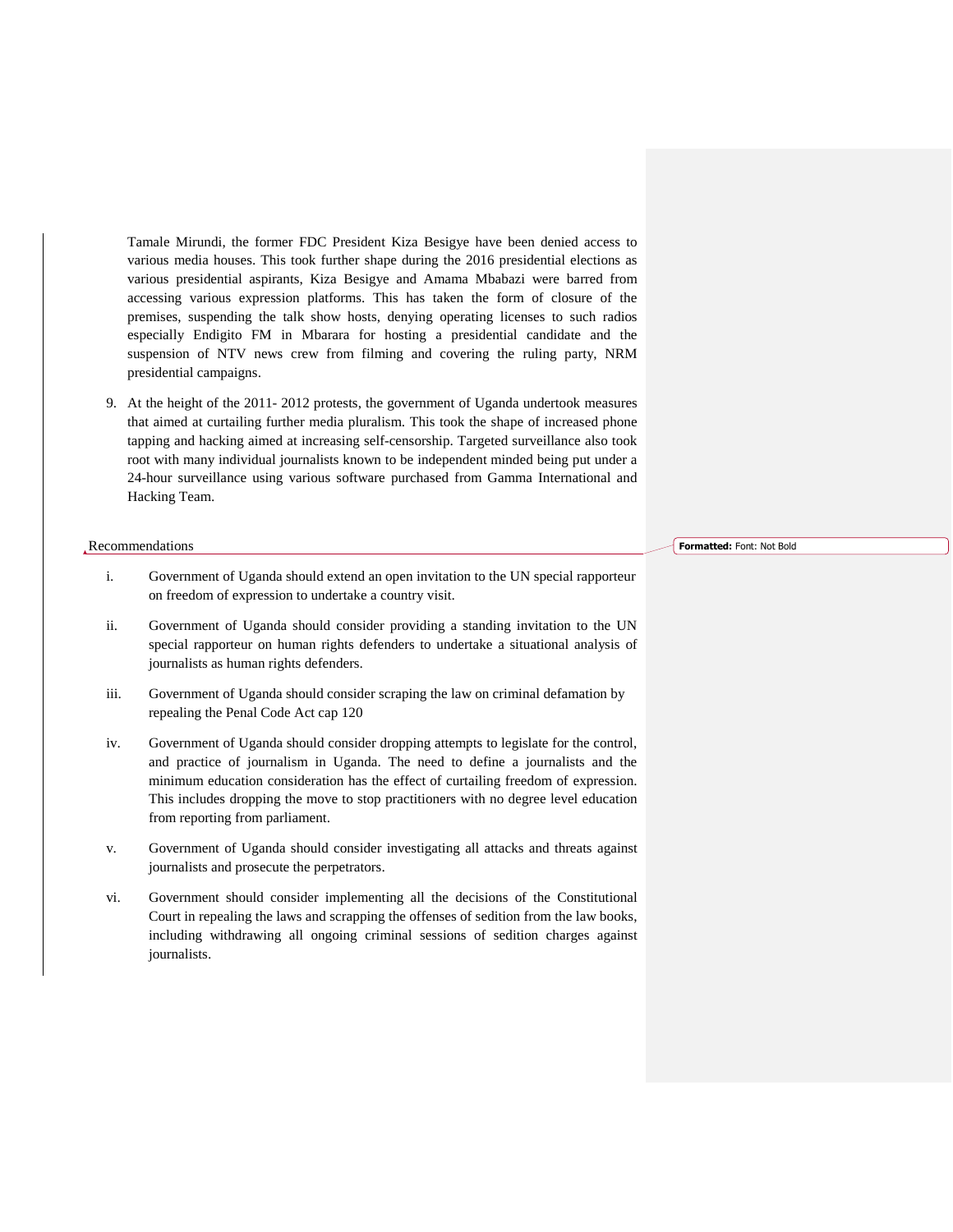- vii. Government of Uganda should consider undertaking continuous training of security agencies in human rights especially on freedom of expression.
- viii. Government of Uganda should refrain from passing laws and policies that are draconian and aim to stifle media freedoms like the Press and Journalists Bill 2010 and the Uganda Communications (Amendment) Act 2016;
- ix. Government of Uganda should consider making necessary amendments to the Uganda Communications Act 2013 especially on the process of issuance of broadcasting licenses.
- x. Government of Uganda is called upon to adopt the Necessary and Proportionate Principles to guarantee the right to privacy in communication and curtail surveillance of journalists

## Freedoms of Association and Assembly

- 10. Freedoms of association and assembly have equally come under attack during the reporting period. In 2013, the government of Uganda contrary to the recommendations made at the first cycle of the UPR enacted the Public Order Management Act. This was not withstanding that a number of stakeholders, including civil society and the international organizations advised to the contrary. The law gives immense discretionary powers to the Inspector General of Police to stop and assembly. This power has been exercised on several occasions unconstitutionally by continuous prohibiting opposition groups and civil society organizations from assembling. This has seen many rallies continuously being violently dispersed by the Uganda police using tear gas and imprisoning organizers. These actions have curtailed the right to assemble.
- 11. The Media has equally suffered at the hands of implementers of the public order management Act (POMA). A number of journalists have been barred from accessing various grounds where such assemblies are taking place. Many have also been prohibited from reporting or airing the curtailment of the right to assembly while some individual journalists have faced arrest, and have been beaten up for example Lwanga Andrew a WBS journalist was badly beaten by the Old Kampala Police Station, District Police Commander while covering a youth demonstration. Lwanga still faces pain and is currently soliciting for financial aid to undergo spinal surgery in India.
- 12. Harassment of HRDs and non-governmental organizations: This has aimed at curtailing their right to associate by passing laws that declassify organizations as foreign in order to deny them operating licenses. Other examples include the banning of opposition pressure groups like Activists for Change – A4C and For God and My country F4C being banned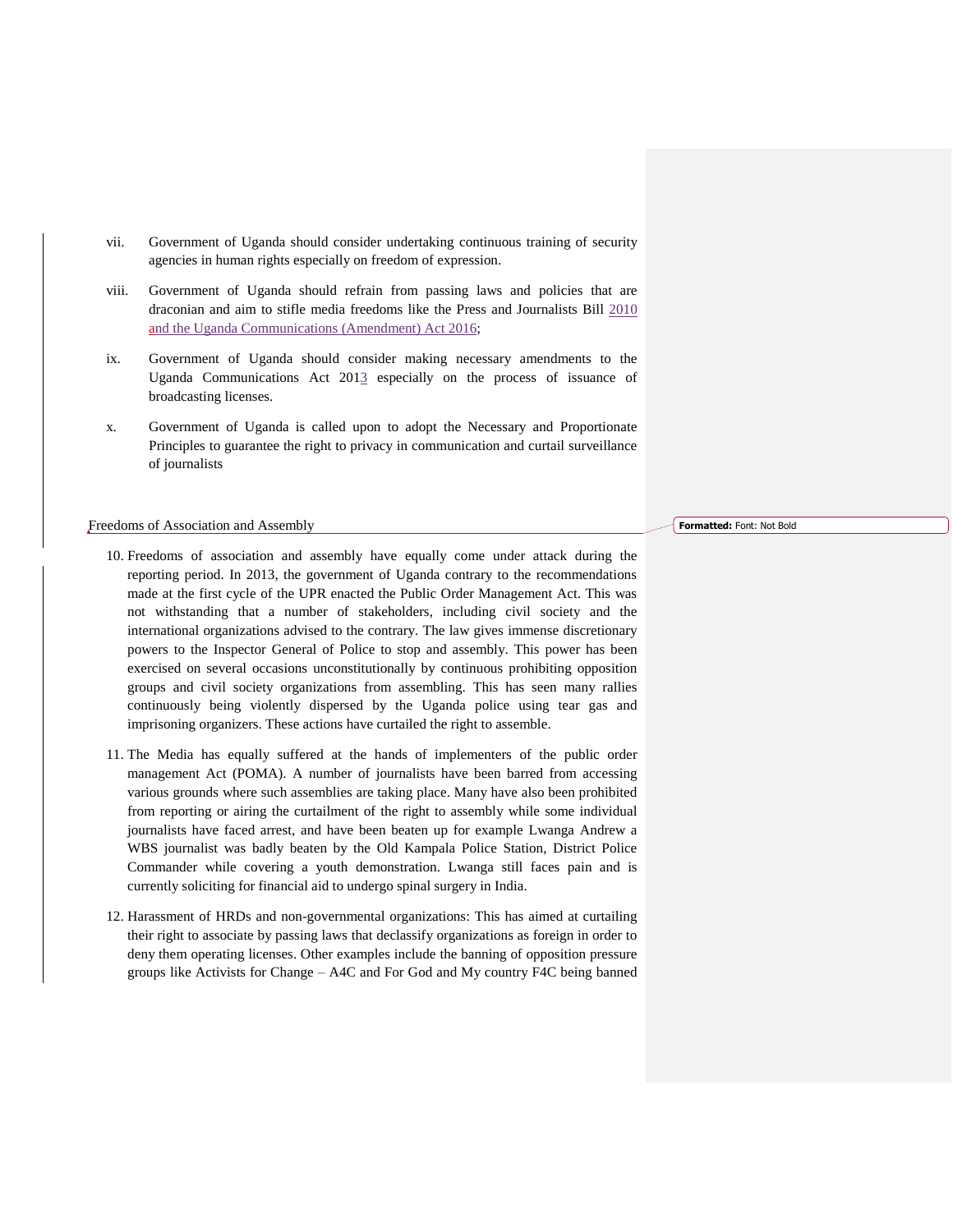for organizing protests against the continued deteriorating human rights situation and bad governance.

# Recommendations

- i. Government of Uganda should make necessary enactments on theamend the public order management Act to facilitate rather than curtail freedoms of assembly and association by reducing on the powers of the Inspector General of Police.
- ii. Government of Uganda repeal all repugnant sections of the POMA that are contrary to the enjoyment of the right to assembly
- iii. Government of Uganda should increase oversight on recruitment, management and arming of crime preventers, including developing a legal and policy framework on crime preventers.
- iv. Government of Uganda should consider extending a standing invitation to the Special Rapporteur on freedoms of assembly or association to undertake a situational analysis.

# Access to information

- 13. Article 41 of the 1995 constitution of the republic of Uganda provides for the right to information. While strides have been made to ensure that access to information is achieved by every citizen, like the enactment of a law on access to information, and regulations, appointing information officers in every government body among others, various gaps still exist.
- 13.14. The law in its current form is quite restrictive to public access to information. First, the regulations (which were themselves passed in 2011) impose access fees under section 7 of twenty thousand shillings (UGX 20,000) and the reproduction costs for the information requested to be borne by the information requester.
- 14.15. The Official Secrets Act (1964) restrains public officials from engaging in proactive disclosure of information On many occasions, information officers deny information under the guise that the information request needs to be approved by the accounting officer of the government agency. This is exacerbated by the fear of punishment among information officers for disclosure.

**Formatted:** Font: Not Bold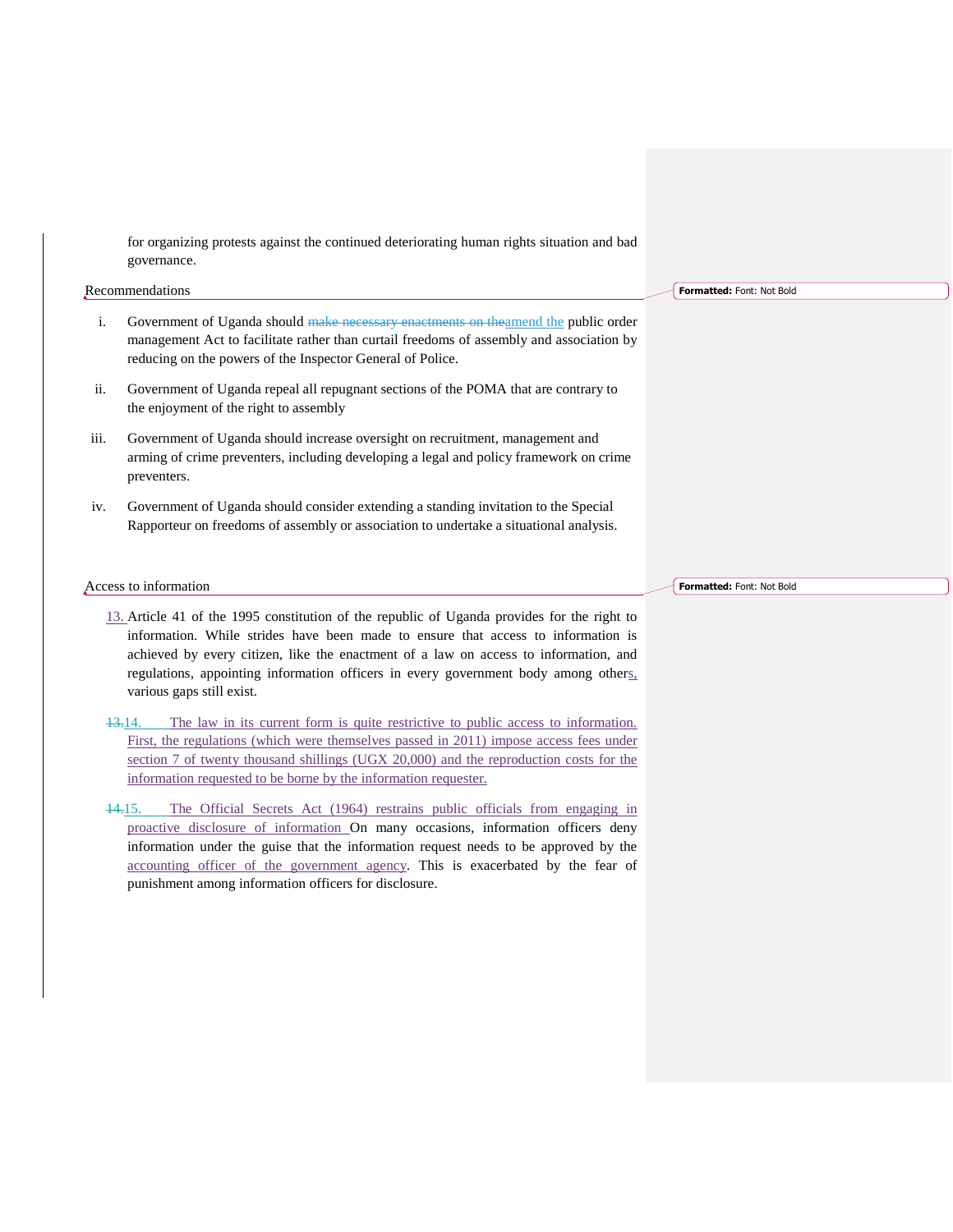## Recommendations:

- i. Government of Uganda should consider removing or scrapping the requirement/ need to pay for access to information as this information is of right, which right should not be tagged to monetary in order for it to be exercised
- ii. Government should consider repealing or amending all old laws that curtail the enjoyment of the right to access to information and seek to entrench a culture of secrecy, like the Oaths Act, the Official Secrets Act
- iii. Government of Uganda through the ministry of Information should consider submitting the annual Access to Information Reports to parliament to provide an understanding on the extent to which the various government institutions have provided access to information

#### Internet Freedoms

- 16. Internet freedoms connote the access and use of the internetInternet without control, censorship, limitation or restrictions for any reason that may be. Recognizing that the internetInternet is a source of information, news and it provides platforms where individuals can express their thoughts, opinion and views, including assemble and associate. It's for that reason that the internet should be kept unrestricted for the enjoyment of such rights ordinarily enjoyed offline, especially the freedom of expression that has no frontiers. This thus extends the citizens/ individuals rights offline whichoffline, which rights cannot be derogated whenever they get online.
- 17. While it's estimated that about 7% of Ugandans have access and thus are actively using the internet. Access has been majorly facilitated through mobile devices. With the invention of Facebook, Twitter and WhatsApp among other social media platform, that are commonly used in Uganda, the internet has provided alternative expression platforms in place of the traditionally curtailed media whose control and censorship is politically driven and often curtailed on orders from above by the communications regulator. The shift in access and use of expression platforms from offline to online platforms by the citizens is driven by the endless crack down on offline media by the government under the color of law by using the communication regulator. These actions are illegal and have no force of law.
- 15.18. It is notable that citizens have become civically conscious of their rights online, and even in the midst of the blockage; alternative means that seek to by-pass the blockade are being put to use. By using Internet proxies, citizens have shown the authoritarian government institutions their desire to fight and protect this internet space from control.

#### **Formatted:** Font: Not Bold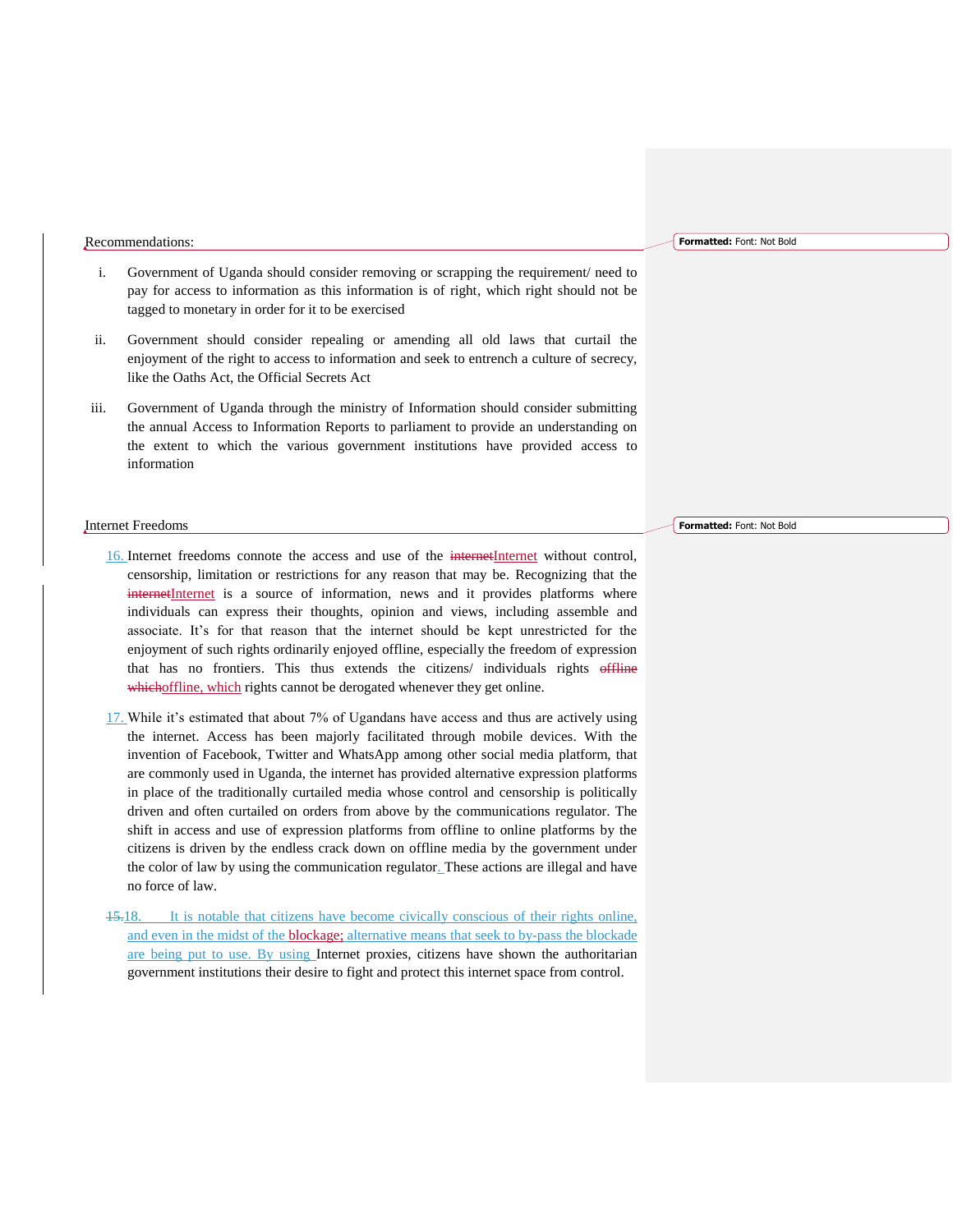#### **Formatted:** Indent: Left: 1.27 cm, No bullets or numbering

17.19. Recalling the United Nations Human Rights Council resolution affirms that internet freedom is a basic human right and that people have the right to freedom of expression on the internet, the government of Uganda needs to do more than talk to necessitate all Ugandans acquire access to the internet through the establishment of necessary infrastructure and guarantee safety and security while online, desist the continued curtailment of internet access. This is intended to reduce the curtailment and effects of the infringement of the rights to freely utilize the internet like as witnessed on the 18<sup>th</sup> February 2016, election day.

18.20. Despite the internet being accessed by only 7% of the population, these also face challenges. Among others low internet access, high connectivity costs and snail speed which stands at 156 mbps among the slowest in the region. This is notwithstanding that citizen's view the internet as an engine which facilitates enjoyments of rights and freedoms online and fosters development. While the internet provides online media platforms that continue to provide space for quality debates on issues concerning citizens ranging from service delivery, governance, accountability, rule of law to citizens discussing how they should be governed, which topical issues get addressed by the duty bearers the government of Uganda should ensure that measures are in place that seek to foster the use of the internet rather than the current trends that seek to curtail internet access by stifling the access to social media through mobile networks. This saw the arrest and illegal detention of various internet activists like Charles Rwomushana who was arrest and kept incommunicado for posting a picture believed to be the body of a one Christopher Aine who was allegedly killed while under police custody.

19.21. While 2016 had been pitted as the year of internet freedoms in Uganda especially as presidential candidates took to various social media to reach to various audiences, and address various concerns, the continued fear among various government institutions that seek to entrench a culture of secrecy and curtail fundamental rights and freedoms still sought to curtail the said freedoms by orchestrating blanket bans and blockades of various social media sites majorly Facebook, Twitter and WhatsApp. While the said social media provide a free platform for citizens to exchange information, express their views and opinions without censorship and also engage the various duty bearers in demanding for services. The blocking of various mobile networks during the Election Day was not only aimed at stifling internet freedoms but also aimed at curtailing access to various social media and information. While many of the voters had no idea of the location of their polling stations, and many turned to the internet for guidance, the communications commission passed draconian directives under the color of law and office directing ISPs to block access to social media networks including Facebook, Twitter and WhatsApp.

# 16.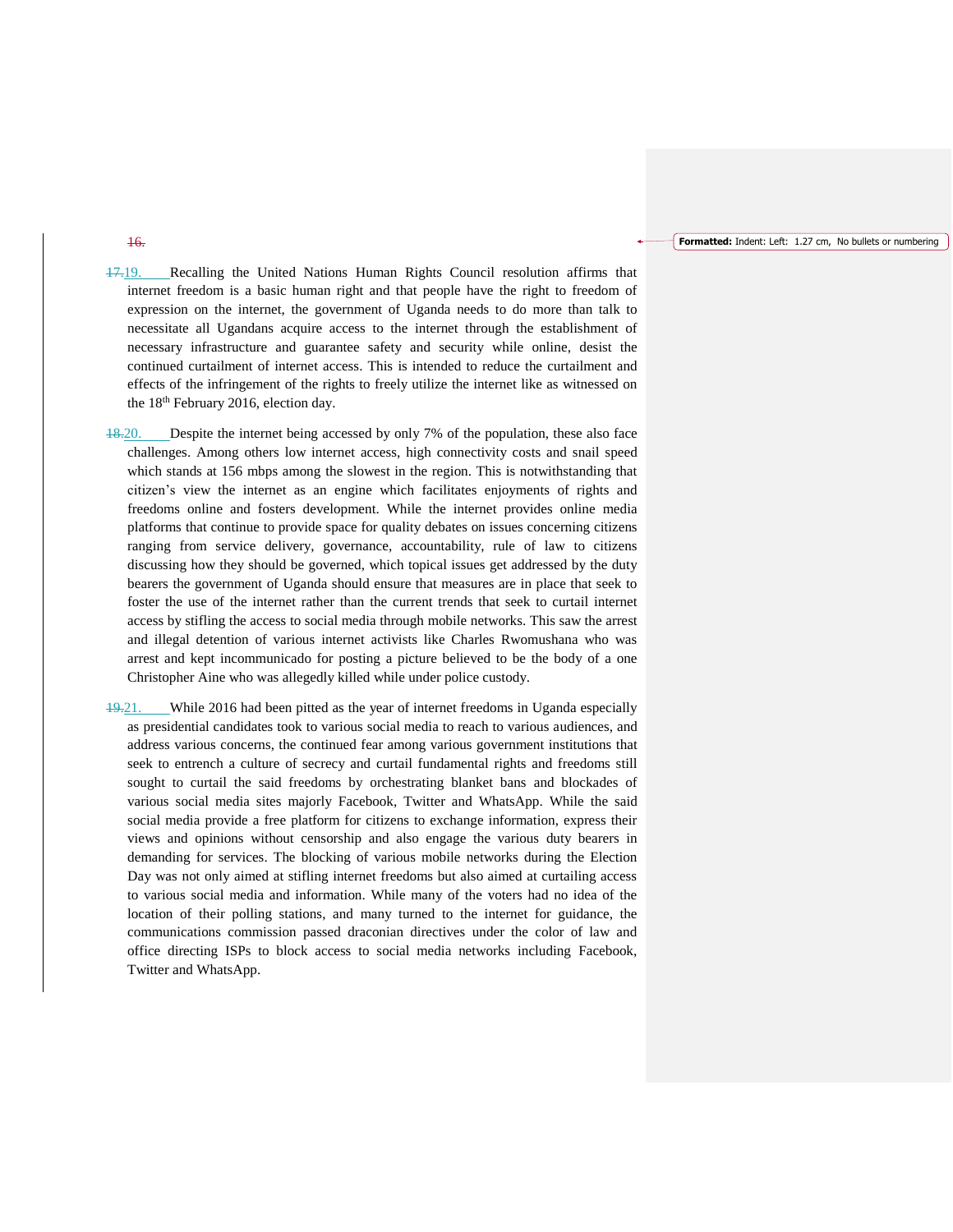- 20.22. Although it is believed that the internet presents a significant opportunity for advancing gender equality, women's empowerment and equitable development, there is an ever widening digital gender gap. Ugandan women on average have a limited ability to afford, adopt and benefit from broadband access. Women are said to possess a high illiteracy rate of 82% compared to their male counterparts of 64%. It is thus crucial that the government of Uganda undertakes strategies to close this gap for women equally access affordable internet to enjoy the same rights online.
- 21.23. Whereas internet access continues to grow in Uganda with a reported current Internet penetration rate of 18% from 16% in 2013, access to broadband is still rare and only available in urban areas with less than 1% of the population estimated to have fixed line broadband subscription. This digital divide is also evident despite 80% of Uganda's population living in the rural areas, 70% of the communication services are centered in urban areas denying opportunities to rural dwellers. Internet access in the rural area is impeded by lack of or limited infrastructure, limited access to electricity, high poverty levels and illiteracy, and the high cost of access.
- 22.24. This refers to the access and utilization of various internet based platforms to exercise such rights that would otherwise be enjoyed offline. The current government has failed to strike a balance; it is concentrating more on control and neglecting the aspect of access. This is reflected in the pieces of legislations such as interception of communication, computer misuse and the communication regulatory authority, which were all passed in a period of only three years.

# Recommendations

- i. Government of Uganda should enact as a matter of urgency the Internet Bill of Rights.
- ii. Government of Uganda should pass the Privacy and Data Protection Bill 2014 as the Bill seeks to protect the enjoyment of the right to privacy including online privacy and curb targeted surveillance
- iii. Revise existing regulations that impede citizens from enjoying their constitutional right of freedoms of expression, as well as privacy in communication by stopping targeted surveillance. But also ensure that the regulations promote the use of Internet and privacy of citizens online.
- iv. Government of Uganda should put in place mechanisms that aim at holding Internet service providers accountable by ensuring that Internet users get value for money for bundles purchased.